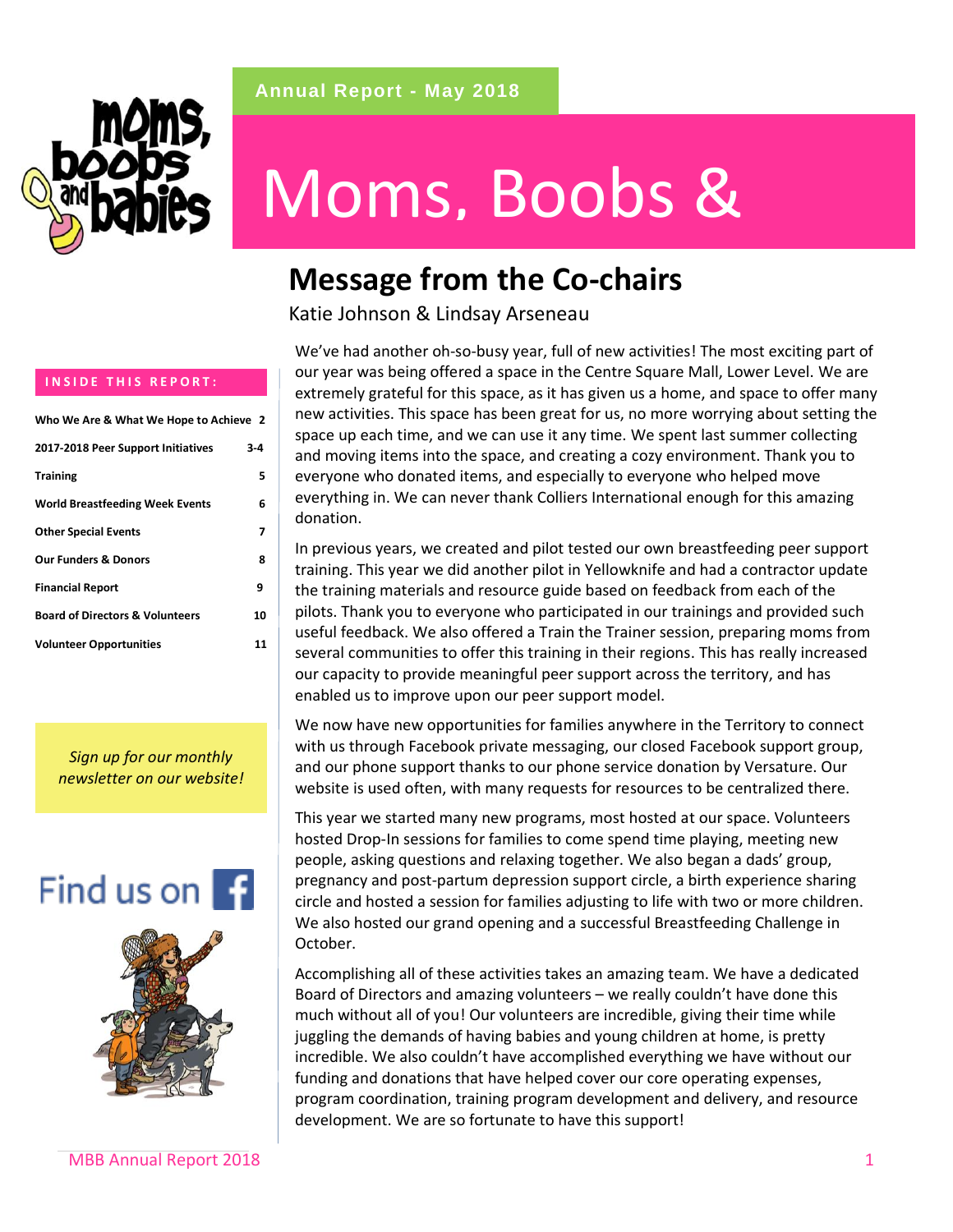### **Who we are**

Moms, Boobs and Babies is a network of mothers who provide mother-to-mother support for breastfeeding and other parenting challenges. As Northwest Territories' Breastfeeding Support Group, we promote and support mothers feeding breast milk in any way, in any amount.

We support all women and families in their journey to feed their babies with love, and we realize that this may look different for different families. We do not believe in judging or shaming women for their feeding choices; our goal is to support all families in all situations. We have varied breastfeeding experiences, but our common connection is that we have achieved our own breastfeeding goals (and sometimes come to more realistic ones) through the support of Moms, Boobs and Babies peer support network, and now hope to support other families. We hope you will join us!



### **What we hope to achieve**

Thanks to everyone who came out to our planning meeting in March or provided online input to help us determine what we want to focus on in the next few years! We will continue to move forward with an increased focus on supporting smaller communities in the Territory, as requested by our members.

To ensure that families across the Territory are able to meet their breastfeeding goals and women are comfortable breastfeeding their children anywhere in the Territory, anytime they wish and for as long as they choose, our objectives are as follows:

- 1. Families across the Territory have access to peer support for breastfeeding and other parenting challenges
- 2. MBB volunteers and key community breastfeeding support people have increased knowledge, skills, confidence and capacity to carry out their roles in providing support to breastfeeding mothers
- 3. Families across the Territory feel connected, supported, and know about MBB and how to access peer support and other supports in their home communities
- 4. Families and Peer Supporters have access to information and resources they need
- 5. Breastfeeding is considered the normal way of feeding children and women feel comfortable breastfeeding anywhere, anytime across the Territory
- 6. Businesses, organizations and local health authority policies are supportive of breastfeeding Territory-wide

To achieve these objectives, we aim to:

- Provide peer support to families in Yellowknife and in smaller communities
- Offer peer support training to volunteers and support people across the Territory
- Connect with pregnant women, new mothers and their families across the Territory
- Develop and enhance breastfeeding resources relevant to the North
- Normalize breastfeeding across the Territory
- Partner with businesses, organizations and Health Authorities to create breastfeeding-friendly spaces and policies

#### MBB Annual Report 2018 2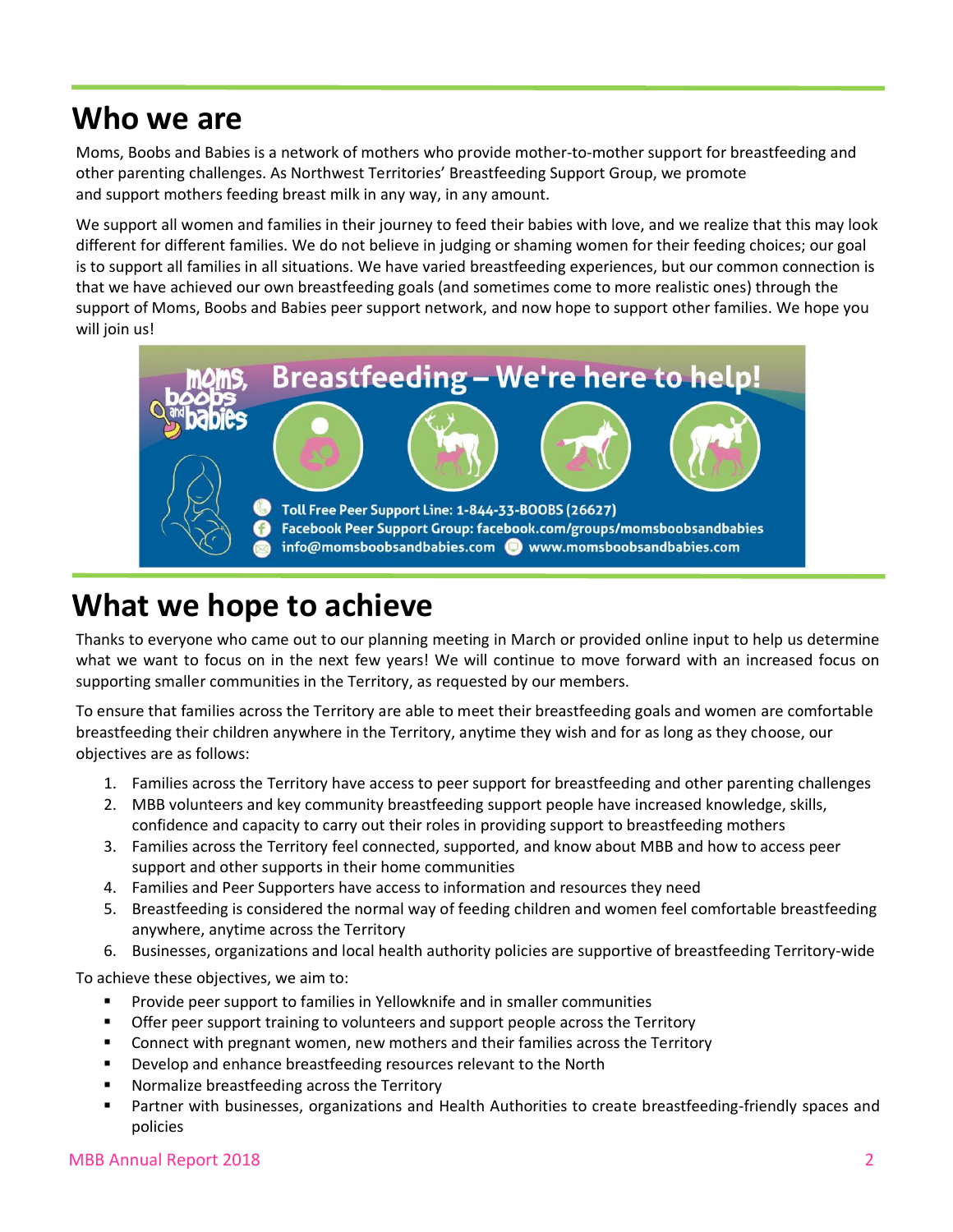### **2017-2018 Peer Support Initiatives**

#### Yellowknife Monthly Meetings

This year we continued to host our monthly meetings at the Centre Square Mall, Lower Level, the first Wednesday of the month from 4-6 pm. We've also added a EDD IS DESITE IN THE MODE IS A GREAT TO HAVE IT SO THE VEHICLE IS SUCKED ASSESSED ASSOCIATED SECOND, SATURDAY MEETING WHEN PROTO THE MODE IS AVAILABLE TO SATURD AT A SECOND ASSESSMENT ON THE MODE OF SATURDAY MEETINGS ARE a casual gathering of moms, babes, and other supporters of breastfeeding, starting a with circle sharing about breastfeeding successes and challenges, and finishing with snacks and socializing. Our peer support facilitators are there to guide moms with questions through any challenges they might be experiencing, from latch challenges, to starting solids, getting enough sleep, returning to work, dealing with siblings, and "mothering at the breast" in general. We have taxi vouchers and parking meter change available.

#### Toll-free Peer Support Phone Line

The MBB peer support phone line allows moms to access peer support for breastfeeding at any time of the day, and toll free from anywhere across the NWT. breastreeding at any time or the day, and ton nee hom any interesties are to the torn.<br>Our phone line has had anywhere from 0-6 calls a month, and we've also provided some text-support this year to follow-up. Callers are asked to leave a message and receive a call back from a MBB volunteer within 24 hours. Thank you to Versature, for donating our phone service.

#### Facebook Mom-to-Moms Private Support Group

mothers to connect with each other, provide interesting/informative links to breastfeeding stories, ask questions regarding challenges associated with Our closed Peer Support Group on Facebook remains a very popular way for NWT breastfeeding, and general questions about raising babies. We now have over 625 members! As a closed group, we screen all new member requests and make sure it's a safe space for moms to post without anything showing up in their newsfeed.

#### Postnatal Classes at the Baker Centre

for parents with babies under 1 year of age every Monday from September to June  $1:30 - 3:00$  at the Baker Centre. In partnership with Yellowknife Public Health, MBB helps facilitate postnatal classes





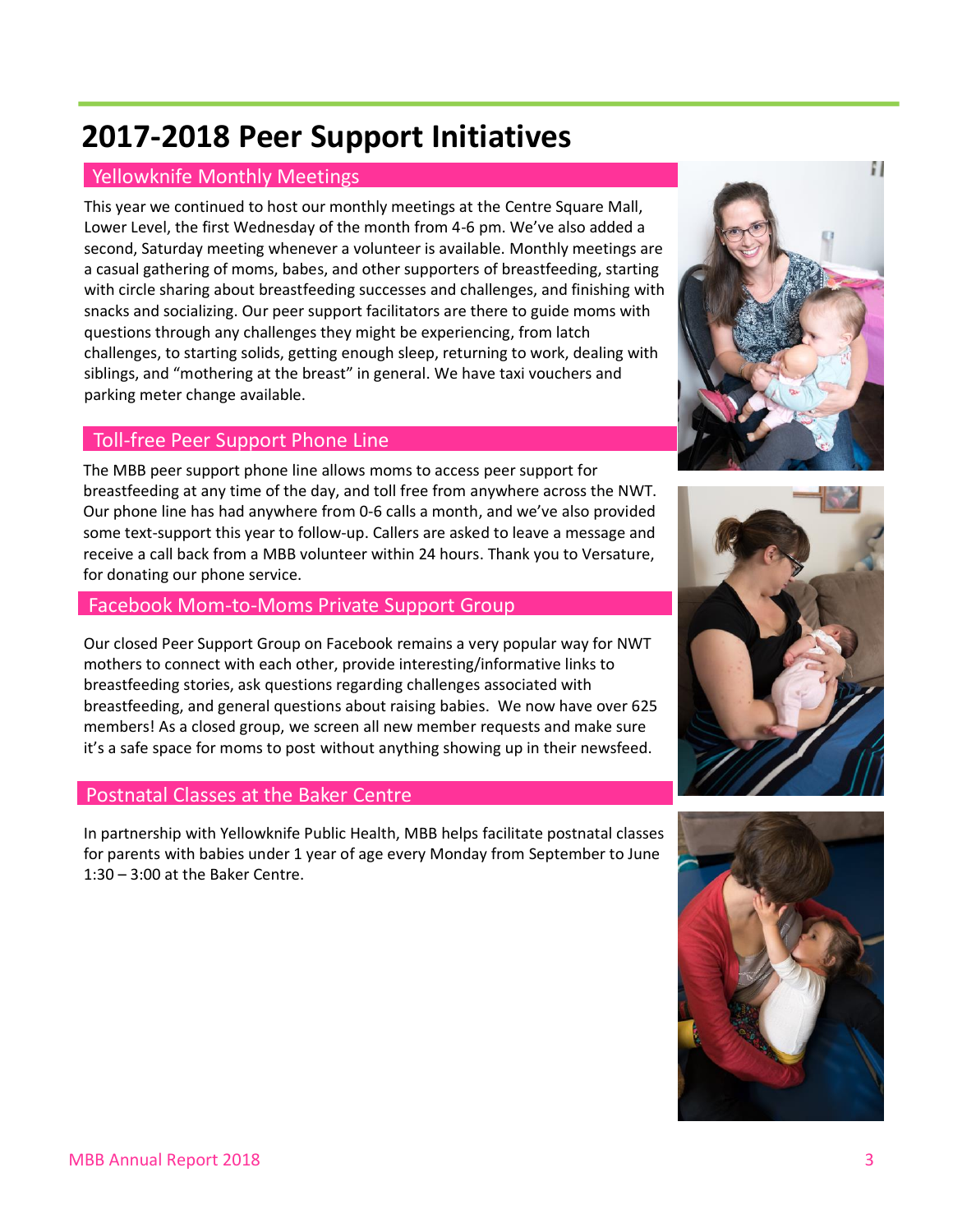### **2017-2018 Peer Support Initiatives continued**

#### Lending Library & Online Resources on our Website

baby carrier library. Thank you to everyone who has recommended books and other resources. We have had several baby carriers donated to our lending Our Lending Library has expanded this year to include more books, as well as a library, and are still accepting more. If you want to try out a carrier, please come visit during a drop-in session.

#### Dads' Space

hang out in our space, along with their kids once a month beginning in February. Thanks to a dad volunteer, we started a Dads' Group this year. Dads came to

#### Pregnancy and Post-Partum Depression Support Group

depression during pregnancy and post-partum. This winter a volunteer offered three PPD support circles. These sessions were not well attended, but the We have received many requests for support for mother's dealing with volunteer has offered to do them again in the future if requested.

#### Drop-In Sessions

Volunteers opened the doors of MBB for drop in hang out many times over this year. This gave families an opportunity to get together in a relaxing environment, ask questions, enjoy a coffee and snack, and a comfortable place to nurse. We also offered several special topic sections this year. These included a baby sleep session, a special hang out for parents adjusting to life with two or more kids, and a birth experience sharing circle.

#### 1-2-3 Rhyme with Me with MBB

Literacy Council. We had space for 12 families, and within a day of registration, we already had a waiting list! Families enjoyed singing and rhyming together, Another new program this year was 1-2-3 Rhyme With Me, funded by NWT and it brought new families to MBB.

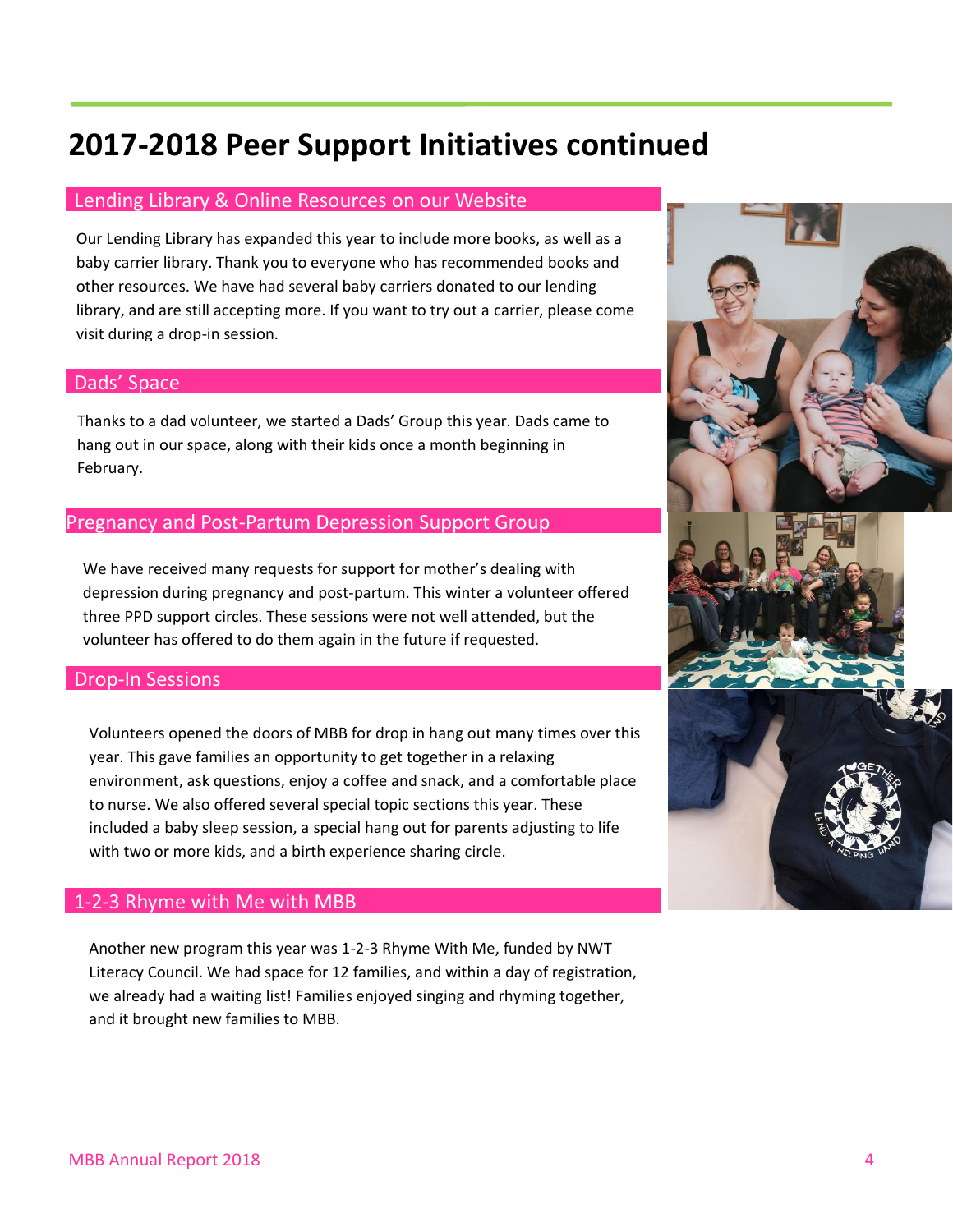### **Training**

#### Peer Support and Train the Trainer Trainings in Yellowknife



This year we were able to offer our newly developed peer support training in Yellowknife, thanks to financial support from both Municipal and Community Affairs Volunteer Training Fund.

Our peer support training focuses on building tools and skills to enable volunteers to provide breastfeeding mothers with effective support, encouragement and evidence-based resources. Participants learn about the role and of a peer support volunteer, effective communication strategies, and basic information about breastfeeding. Other important topics including identifying concerns that are out of the scope of a peer support volunteer and when to refer mothers to public health, the hospital, or community health centres. Participants received a comprehensive peer support volunteer handbook for easy access to a wealth of information including links to other resources to support new parents and breastfeeding.

Each session opened with audio breastfeeding stories from Elders, to respect and acknowledge the traditional knowledge and practices of the people of the Northwest Territories. Videos, role-playing and other activities help address common challenges and questions that arise during the breastfeeding journey, from initiation to weaning. Participants who completed training were invited to be a part of the MBB Volunteer Network Facebook group for continued connection and support within our volunteer network.

We gathered lots of great participant feedback from the three sessions offered last year to further develop and strengthen the program, and we have used this feedback to update the materials. We are hopeful we will be able to secure funding to do so and to offer more sessions in the coming year! A huge thank-you to facilitators Michelle Rees and Kyla Wright who really made this happen!

We also offered a Train the Trainer session this year. Participants joined us from Inuvik, Colville Lake, Norman Wells, Hay River and Yellowknife. Participants went through all training materials and activities, practiced facilitating and were given resources to help them facilitate this training in their own regions.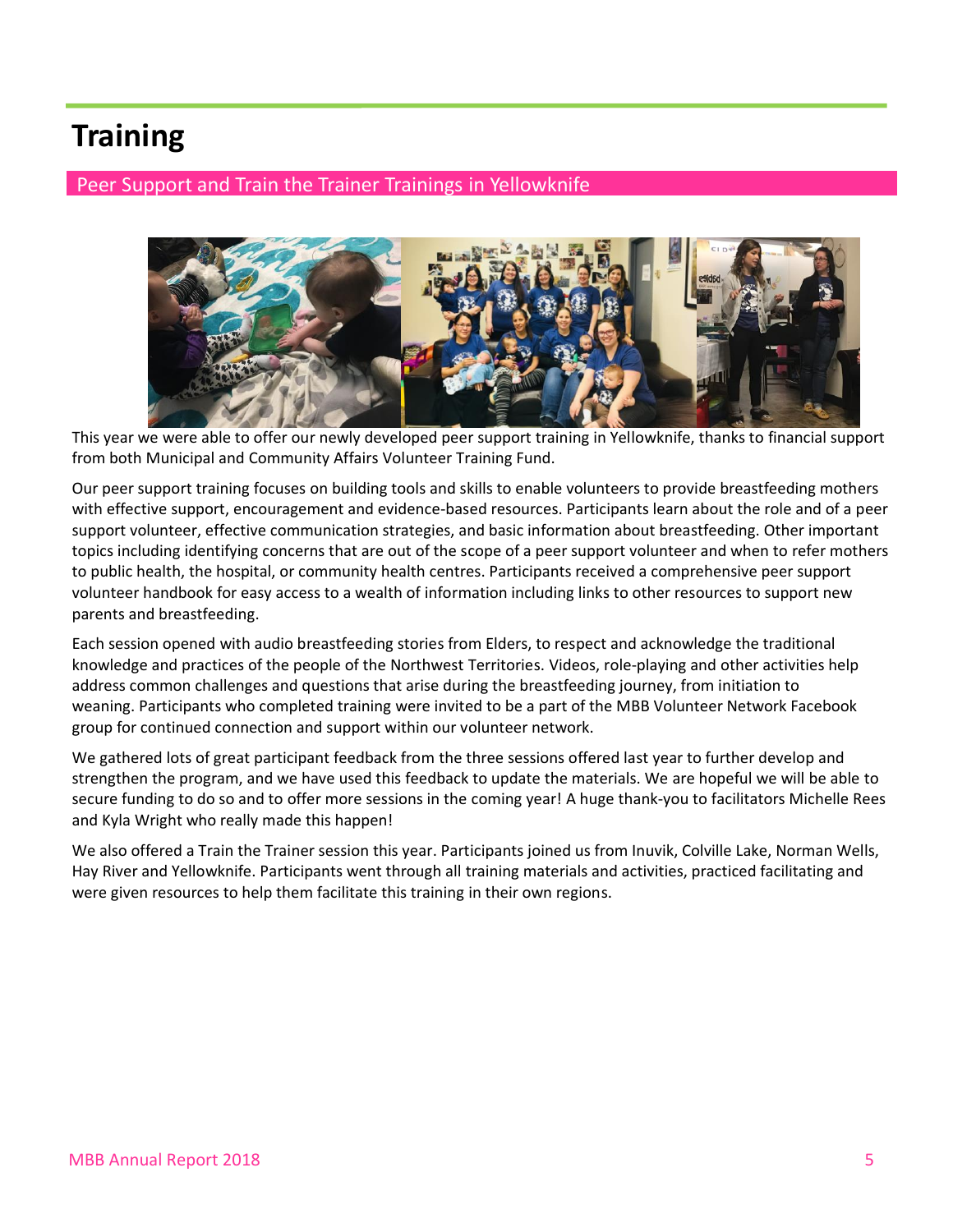### **World Breastfeeding Week Events**

#### Breastfeeding Challenge & Grand Opening



We officially opened our space with a ribbon cutting ceremony on September 29<sup>th</sup>. The Minister of Health and Social Services, staff from the Indigenous Health and Community Wellness Division, and moms all attended the event. Thank you for helping to warm our moms and events we can work on the sitate to let us know work on the sitate to let us know we can work on the sitate to let us know work on the sitate to let u space!

> Our 2017 Breastfeeding Challenge drew a large number of participants, in fact our space was filled to the brim! We had face painting, colouring and music time with the Yellowknife Public Library. We had lots of food thanks to donations from Birchwood Coffee K'o and Yk Co-op. All latch-on mamas received a tank top designed by Alison McCreesh.

In Yellowknife, we had 33 moms and 34 babies latching on. We also invited moms from around the NWT to participate online, and had another 7 pairs join in!

To learn more about the Breastfeeding Challenge visit the Quintessence Foundation websit[e http://www.babyfriendly.ca](http://www.babyfriendly.ca/)



#### *MILK* Documentary Screening

NWT. The Yellowknife screening was held during World Breastfeeding Week, at This year, we were asked to offer screenings of *MILK* in communities around the MBB. The film was also shown in Hay River, Tuktoyaktuk, and Inuvik.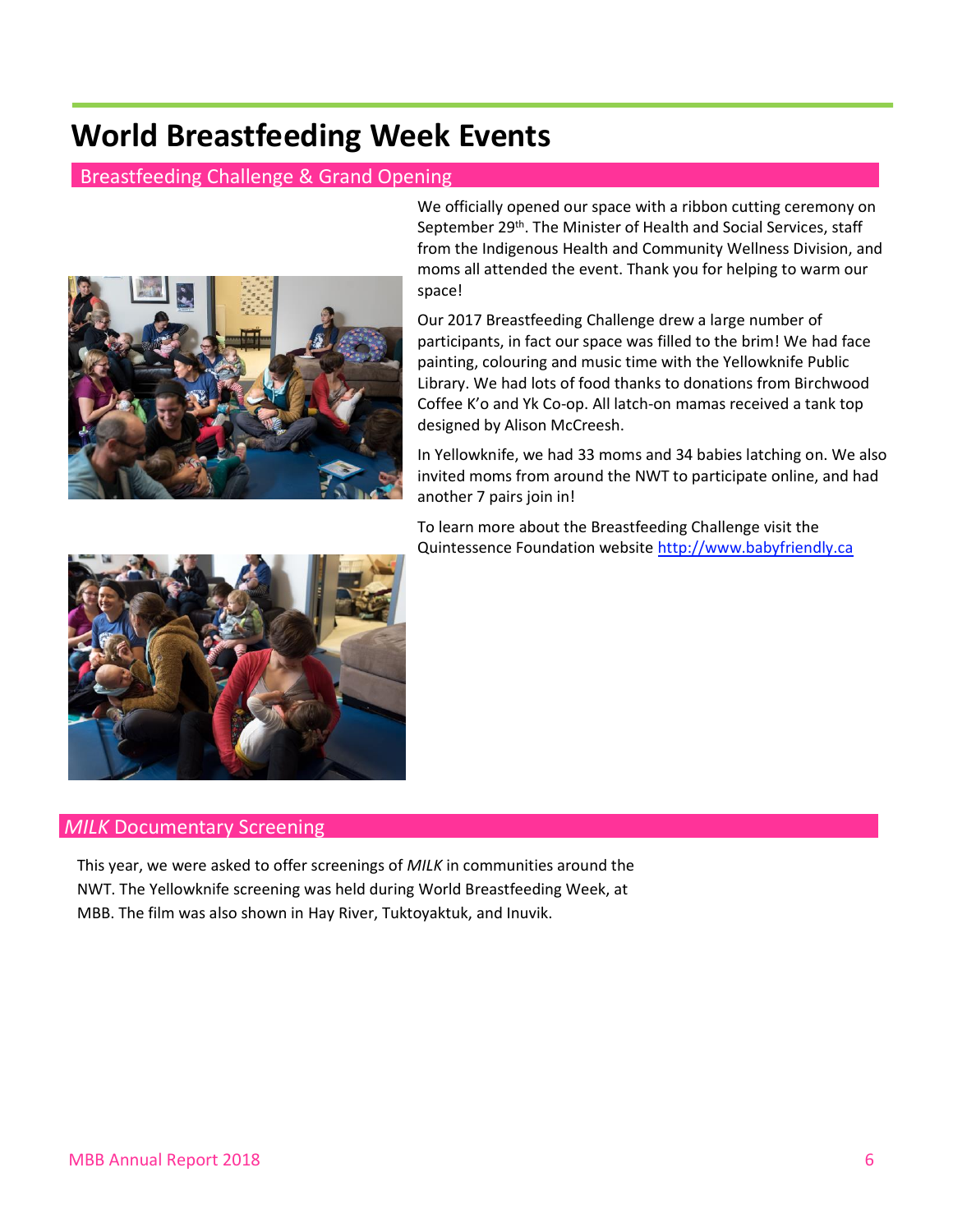### **Other Special Events**

#### Baby-Friendly Tent at Farmer's Market & Folk on the Rocks



For the third year, volunteers set up a "baby-friendly" tent at the Farmer's Market throughout most of the summer and at Folk on the Rocks in the kids' area. This provided a shady area. This provided a shady place for families with babies, featuring comfortable chairs, picnic blankets, breastfeeding pillows, a of course breastfeeding information and support for nursing mothers as needed. What a great way for us to get to meet expecting women and new families, to share information about MBB and the support we offer, while also helping to promote and normalize breastfeeding in every day places!

Thanks to all of our baby-friendly tent volunteers!

#### Snowking's Chariot Challenge & Snow Castle Nurse-in



annual Snowking Chariot Challenge! After a Thanks to Alyssa for planning our second month of great weather, the night before took a terrible turn, and we had one of the snowiest and windiest days.

> Despite this, we still had 4 families come out! In Yellowknife, this is how we roll.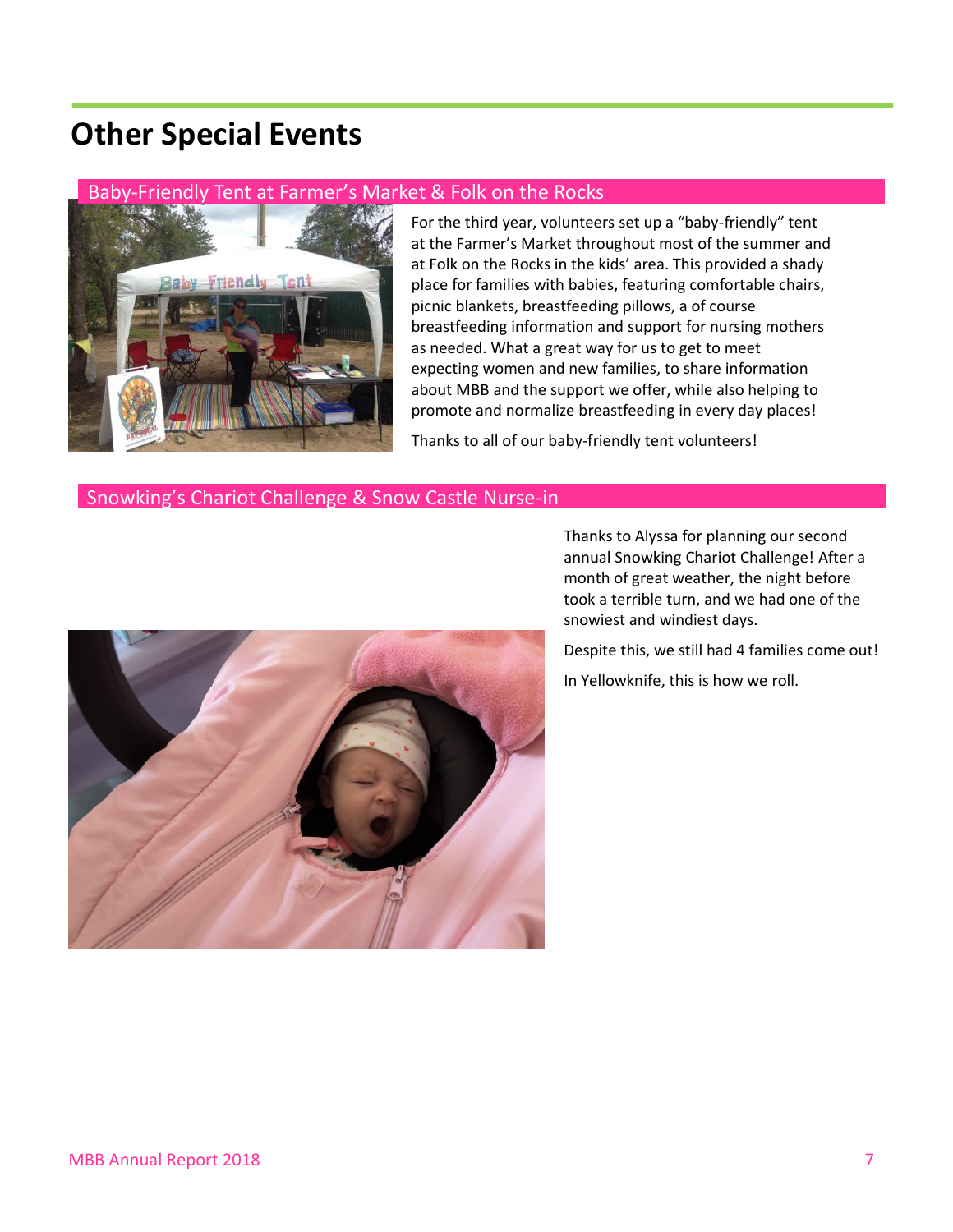### **THANK YOU to our Generous Funders and Donors!**

#### Our Funders, Donors and Community Partners

- Colliers International, Centre Square Mall Lower Level (Donation of our meeting space)
- Yellowknife Public Health (Yellowknife Monthly Meetings and our core operating costs)
- Healthy Choices Fund GNWT Department of Health and Social Services (Peer Support Training and Healthy Choices Fund GNWT Department of Health and Social Services (Peer Support Training and Resource Development)
	- Volunteer Training Fund GNWT Municipal and Government Affairs (Peer Support Training Sessions)
	- Yellowknife Co-op (Breastfeeding Challenge Food Sponsor)
	- Birchwood Coffee K'o (Breastfeeding Challenge Food Sponsor)
	- Glen's Independent Grocer (Breastfeeding Challenge Food Sponsor)
	- Versature (Our phone line sponsor)
	- Samantha Stuart Photography

#### Breastfeeding Challenge Local Business Prize Donors

- Baby Sweets (Amber Henry)
- $\bullet$  Unit Designs and events we can work on  $\bullet$  we can work on  $\bullet$  we can work on  $\bullet$  we can work on  $\bullet$  we can work on  $\bullet$  we can work on  $\bullet$  we can work on  $\bullet$  we can work on  $\bullet$  we can work on  $\bullet$  we can work • Julu Designs
	- Oldtown Glassworks
	- Samantha Stuart Photography
	- Momzelle
	- Sutherland's Drugs
	- Dr. Kyla Wright
	- Lecia Plamondon
	- Forever Always Designs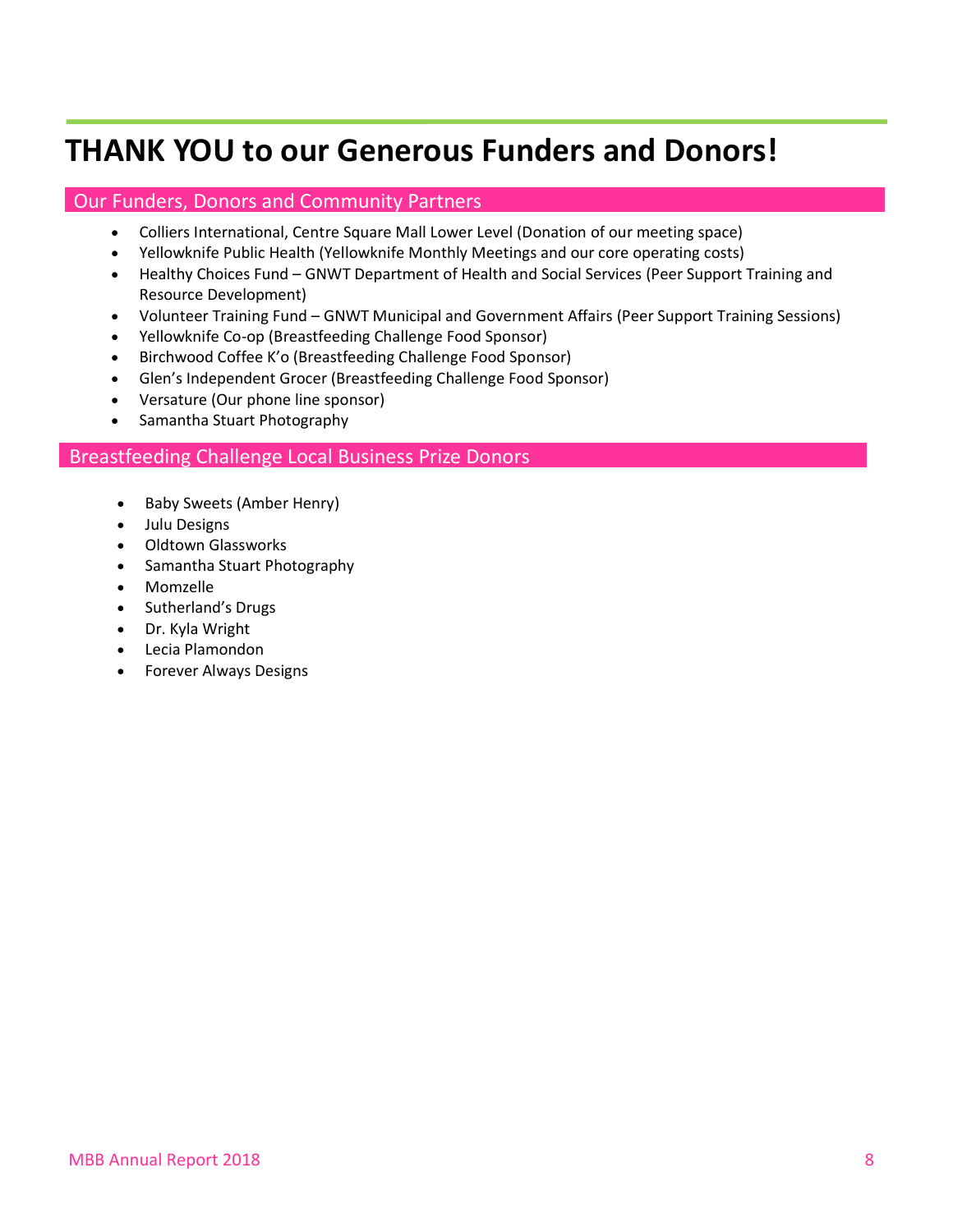# **Financial Report**

Moms, Boobs and Babies

Statement of Operations

#### 2017-18

|                                              | <b>2017-18 Actuals</b> |
|----------------------------------------------|------------------------|
| Opening Balance as of April 1, 2017          | \$14054.78             |
| 2017-18 Remittances receivable on April 1,   | \$4000.00              |
| 2017                                         |                        |
| <b>Revenue</b>                               |                        |
| <b>GNWT-DHSS</b>                             | \$11,865               |
| <b>YHSSA</b>                                 | \$7,561.16             |
| <b>GNWT-MACA</b>                             | \$4,000                |
| <b>GNWT-DHSS</b>                             | \$20,938.89            |
| <b>NWT Literacy Council</b>                  | \$2,850.00             |
| <b>NWTRPA</b>                                | \$400.00               |
| Government of Canada- ESDC                   | \$6,816.00             |
| Visa Cashback                                | \$89.21                |
| Donations                                    | \$80.00                |
|                                              |                        |
| Total                                        | \$54,600.26            |
|                                              |                        |
| <b>Expenses</b>                              |                        |
| <b>Meeting Snacks</b>                        | \$1,944.68             |
| Meeting space costs                          | \$896.50               |
| Operating Expenses (mailbox, insurance etc.) | \$1,548.62             |
| World Breastfeeding Week Events              | \$2,999.41             |
| Peer Support and Train the Trainer Training  | \$23,957.07            |
| Computer, printer, ink etc.                  | \$287.31               |
| <b>Staff Expenses</b>                        | \$22,984.90            |
| <b>Website Maintenance</b>                   | \$162.20               |
| <b>Program Supplies</b>                      | \$1,789.32             |
| <b>Client Transportation</b>                 | \$240.00               |
| Advertising                                  | \$148.06               |
| Other                                        | \$168.63               |
|                                              |                        |
| Total                                        | \$57,126.70            |
|                                              |                        |
| Net Income/loss                              | $-$2,526.44$           |
|                                              |                        |
| Closing balance as of March 31, 2018         | \$9,512.46             |
| Investments as of March 31, 2018             | \$2,025.06             |
| Visa balance as of March 31, 2018            | \$1727.48 Credit       |
| Government Remittances receivable            | \$14,469.55            |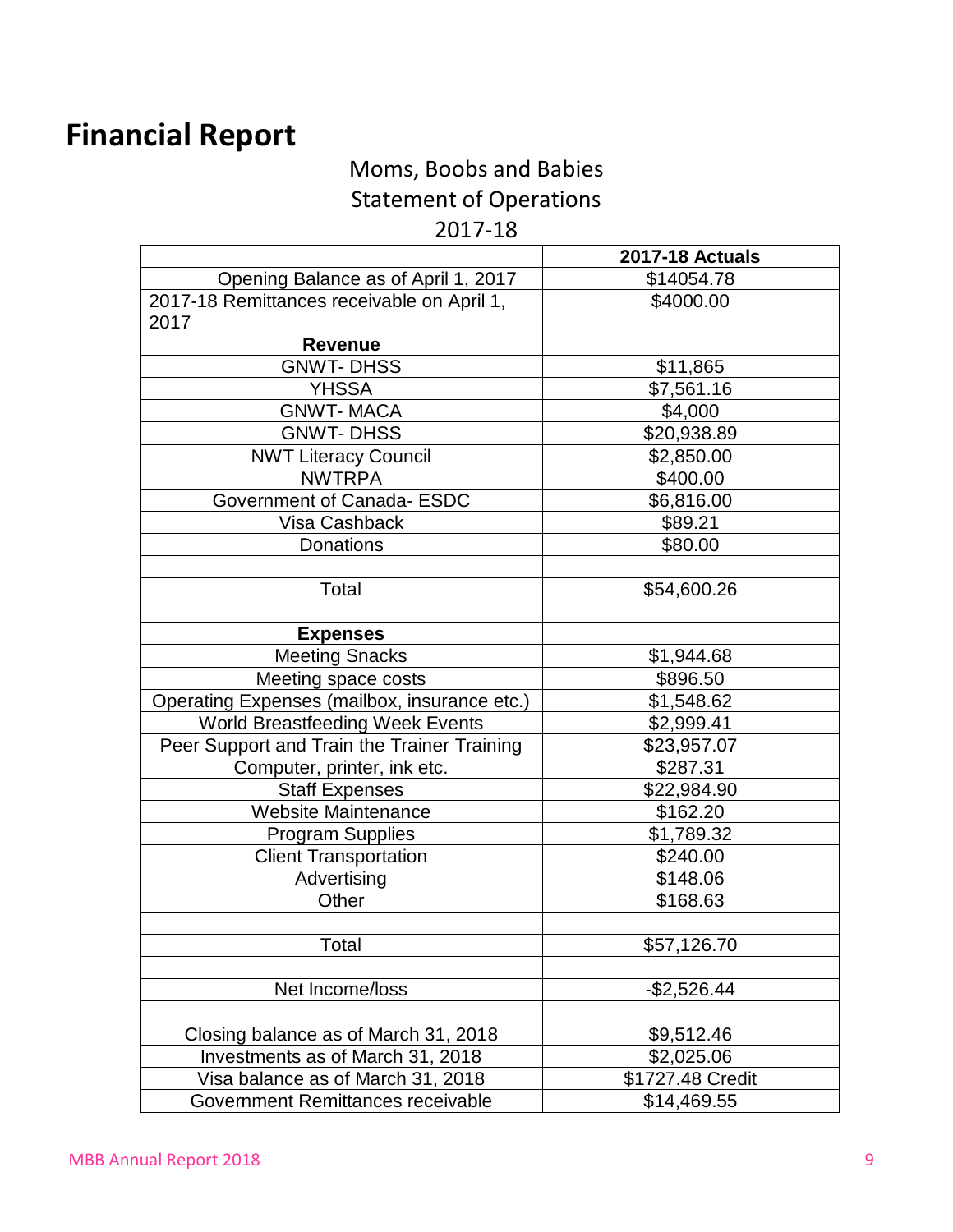## **2017-2018 Board of Directors**



- Katie Johnson Co-chair
- Lindsay Arseneau Co-chair
- Toni Anderson Treasurer
- Jennifer Broadbridge- Secretary
- Melissa Pink Director at Large
- Lenora McLeod Director at Large
- Alyssa Titus- Director at Large

### **Thank you to all our awesome Volunteers!**

- 
- Alana Kronstal Baby-friendly tent<br>• Alison McCreesh Baby-friendly tent, breastfeeding challenge
	- Alyssa Titus Director at large, snow castle event coordinator, peer support volunteer
	- Amber Henry Postnatal class facilitator, peer support volunteer
	- Carine Cote-Germain- Baby-friendly tent
	- Catherine Babin-Lavoie- Breastfeeding Challenge volunteer
	- Chelsea Casson- PPD Support Group, Drop-in
	- Gabriel Bernard-Lacaille- Baby-friendly tent
	- Gloria Francis- Baby-friendly tent
	- Helen Vaughan Barrieau Peer support volunteer
	- Jennifer Broadbridge- Secretary
	- Jessica Bourassa Baby Sleep Session Facilitator peer support volunteer
	- Kari Williams-Davenport- Baby-friendly ten
	- Kate Mansfield- Drop-In volunteer
	- Katie Johnson Co-Chair, 1-2-3 Rhyme With Me Facilitator, peer support volunteer
	- Kyla Wright documentary screening coordinator
	- Lindsay Arseneau Co-chair, Baby-friendly tent, peer support volunteer
	- Lenora McLeod Director at large, Breastfeeding Challenge volunteer
	- Maureen VanOverliw Baby-friendly tent
	- Melissa Pink- Director at Large,
	- Michelle Rees Breastfeeding challenge
	- Rhoda Andrews Peer support vounteer
	- Tina Drew Peer support volunteer
	- Toni Anderson Treasurer, peer support volunteer

Thank you to all our unofficial volunteers as well… setting up and taking down our tent at Farmer's market, clearing up after monthly meetings, watching children while we set up and take down events… it's *so* appreciated!